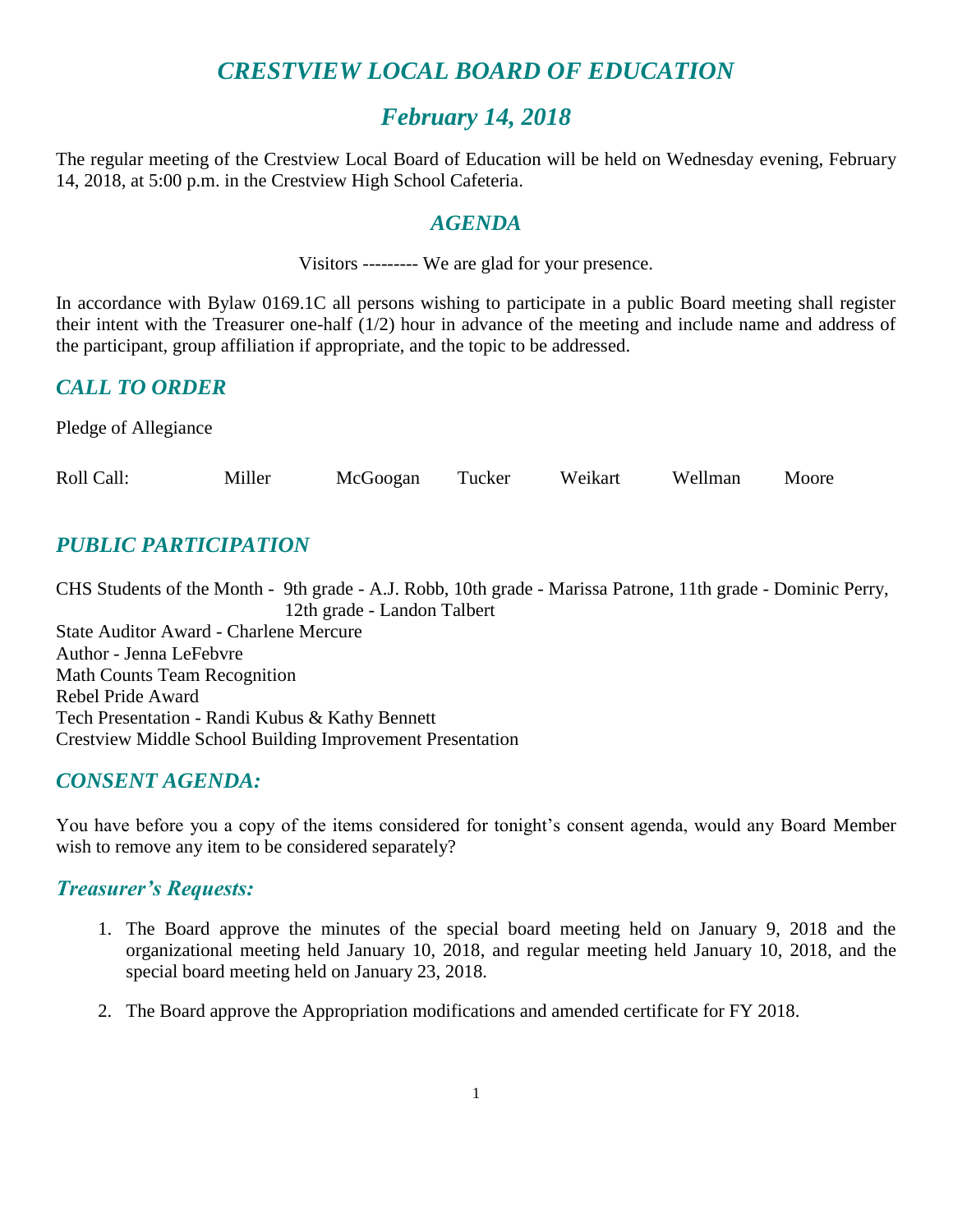## *Superintendent's Requests:*

- 1. The Board adopt the 2018-19 Crestview High School Curriculum Guide as presented by Lynda Dickson, High School Principal.
- 2. The Board accept the resignation of Mike Cunningham as Costume Designer/Choreographer for the 2017-18 school year effective immediately.
- 3. The Board grant maternity leave as requested by Kathleen Storm, Crestview Elementary School Teacher, tentative beginning on March 5, 2018 through end of 2017-18 school year.
- 4. The Board grant FMLA (Family Medical Leave Act) to Jamie Perna at the exhaustion of her sick leave through the end of the 2017-18 school year.
- 5. The Board grant supplemental contracts to the following licensed personnel to provide achievement test intervention at the elementary/middle school under the T.E.C. (Teach Each Child) program for the 2017-18 school year, pending adequate student enrollment; stipend payment as per contract; all required reports are on file:

#### Meggan Goehring – CES

- 6. The Board grant a one (1) year limited administrative contract and fringe benefit package as per established guidelines to Marian Dangerfield as Crestview Elementary School Principal beginning July 1, 2018 through June 30, 2019; 215 work days per year at her current salary; as recommended by Matthew T. Manley, Superintendent, all required reports are on file.
- 7. The Board approve the following nonteaching personnel to be granted a one (1) year limited contract basis for the 2018-2019 school year, according to the salary schedule; as recommended by Matthew T. Manley, Superintendent, all required reports on file:

Margie Gaskill – CHS/CMS Cafeteria Cook

8. The Board approve the stipend payment to the following licensed personnel for the 2017-18 school year as per salary schedule for the assignments designated; all required reports are on file:

Colby Adams – Cooperating Teacher Supervision of student teacher

9. The Board grant a supplemental contract to the following licensed personnel for the 2017-18 as per salary schedule for the assignment designated; all required reports are on file:

Andrew Crawford - Costume Designer/Choreographer

10. The Board approve the pupil activity contracts to the following nonteaching personnel for the 2017-18 school year as per salary schedule for the assignments designated pursuant to O.R.C. 3313.53; pending receipt of all required reports:

> Corey Hill - CHS Varsity Assistant Baseball Coach Eric Pence – CHS Junior Varsity Softball Coach Tristan Reynolds – CHS Junior Varsity Baseball Coach

11. The Board approve the following as a non-paid volunteer for the 2017-18 school year; all required reports are on file:

Seth Antram – CHS Volunteer Assistant Baseball Coach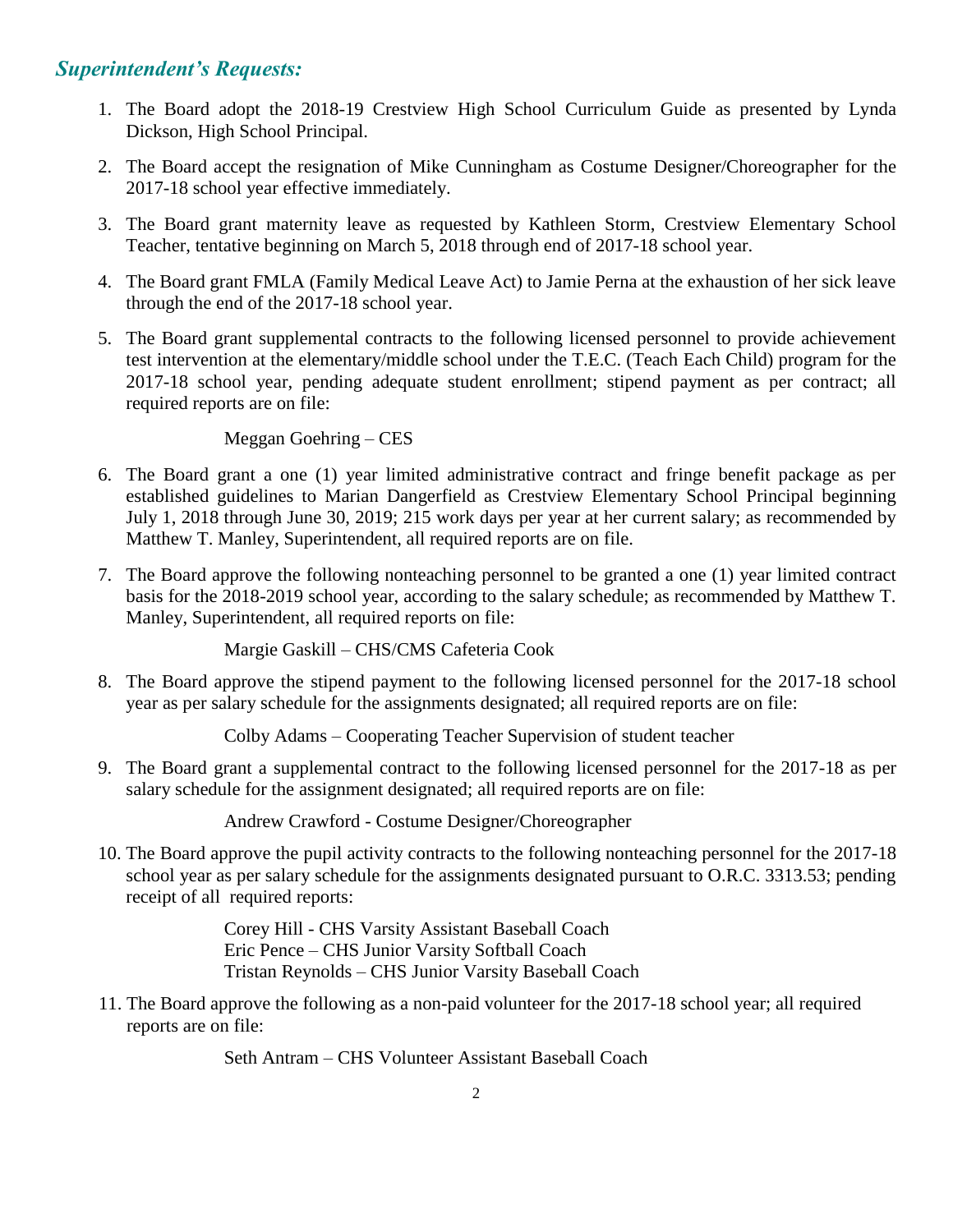12. The Board approve the following non-teaching personnel be placed on the approved substitute list for the 2017-18 school year, substitute basis only, according to wage rate for the assignment designated; all required reports are on file:

Technology Assistant – Corey Ensell

#### **END of CONSENT AGENDA**

Recommend the Board approve the consent agenda as presented:

|          | Moved by ______, second by ______ to approve consent agenda. Vote yes: |                         |  |
|----------|------------------------------------------------------------------------|-------------------------|--|
| Vote no: | Absent <sup>.</sup>                                                    | Motion carried . Failed |  |

#### *Treasurer's Requests/Recommendations not included in Consent Agenda:*

1. Recommend: The Board approve financial reports and investments as prepared and presented.

Moved by \_\_\_\_\_, second by \_\_\_\_\_. Vote yes:  $\_\_\_\_\_\_\_\_\_\_\_\_\_\_\_$  \_\_\_\_\_, \_\_\_\_\_, \_\_\_\_. Vote no:  $\_\_\_\_\_\$ \_\_\_\_, \_\_\_\_, \_\_\_\_\_, Absent: \_\_\_\_, \_\_\_\_\_. Motion carried \_\_\_\_\_. Failed \_\_\_\_\_.

#### *Board Reports:*

|    | 1. Career Center Report                   | Mr. Tucker   |
|----|-------------------------------------------|--------------|
| 2. | <b>Student Achievement Liaison Report</b> | Mrs. Wellman |
|    | 3. Legislative Report                     | Mr. Weikart  |
| 4. | <b>Student Board Member Report</b>        | Mr. Moore    |

#### *Board Committee Reports:*

| 1. | Buildings & Grounds  | Mr. McGoogan |
|----|----------------------|--------------|
|    | 2. Athletic Council  | Mr. Tucker   |
| 3. | Personnel            | Mr. Tucker   |
|    | 4. Finance Audit     | Mrs. Wellman |
| 5. | Policy               | Mrs. Wellman |
|    | 6. Communications    | Mr. Weikart  |
| 7. | Insurance            | Mr. Weikart  |
|    | 8. Business Advisory | Mr. McGoogan |

## *Administrative Reports:*

|    | <b>Elementary School</b> | Mrs. Dangerfield     |
|----|--------------------------|----------------------|
| 2. | Middle School            | Mrs. Lemaster        |
| 3. | High School              | Mrs. Dickson         |
| 4. | <b>Special Education</b> | Mr. Hill             |
| 5. | Athletic                 | Mr. Cusick/Mrs.Nappi |
| 6. | Lunchroom                | Miss Wilmes          |
| 7. | Technology               | Mr. Miller           |
| 8. | Transportation           | Mr. Burbick          |
| 9. | Maintenance              | Mr. Radman           |
|    |                          |                      |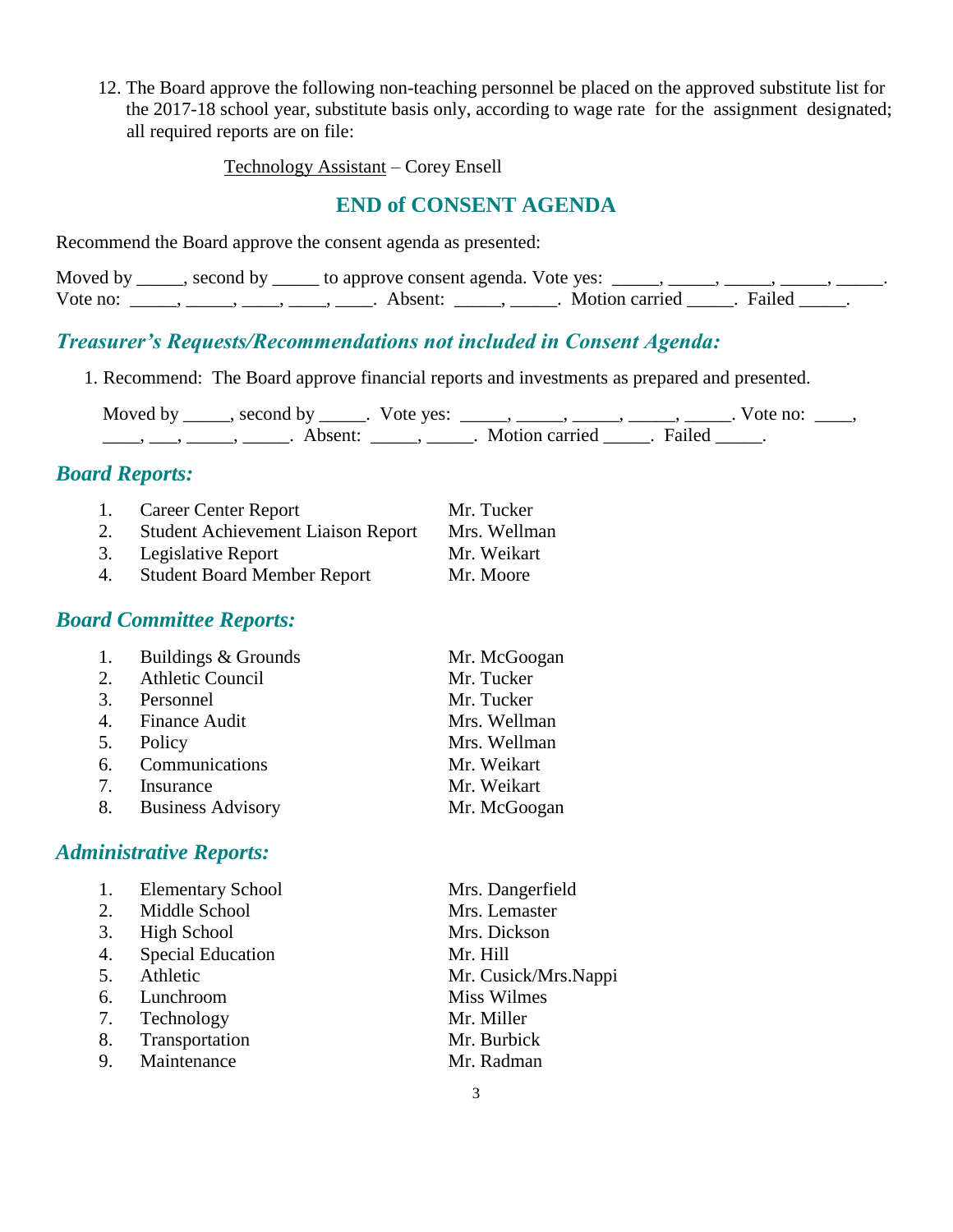#### **Superintendent's Report:** Mr. Manley

#### *Executive Session:*

Recommend: The Board move to executive session to prepare for CEA negotiations and discuss employment of personnel.

Moved by \_\_\_\_, second by \_\_\_\_\_\_ Vote yes: \_\_\_\_, \_\_\_\_, \_\_\_\_, \_\_\_\_, \_\_\_\_, Vote no: \_\_\_\_, \_\_\_\_, \_\_\_\_\_\_, \_\_\_\_\_\_, \_\_\_\_\_\_\_. Absent: \_\_\_\_\_\_, \_\_\_\_\_\_. Motion carried \_\_\_\_\_\_. Failed \_\_\_\_\_.

# *Superintendent's Requests/Recommendations not included in Consent Agenda:*

1. Recommend: The Board approve the following resolution:

 *WHEREAS,* the Crestview Board of Education wishes to advertise and receive bids for the purchase of one (1) school bus.

*THEREFORE*, be it resolved the Crestview Board of Education wishes to participate and authorize the Southwestern Ohio Educational Purchasing Council and OME-RESA to advertise and receive bids on said Boards' behalf as per the specifications submitted for the cooperative purchase of one (1) school bus.

Moved by \_\_\_\_\_, second by \_\_\_\_\_\_ Vote yes: \_\_\_\_\_, \_\_\_\_\_, \_\_\_\_\_, \_\_\_\_, \_\_\_\_.Vote no: \_\_\_\_\_,  $\frac{1}{\sqrt{2\pi}}$ ,  $\frac{1}{\sqrt{2\pi}}$ ,  $\frac{1}{\sqrt{2\pi}}$ ,  $\frac{1}{\sqrt{2\pi}}$ ,  $\frac{1}{\sqrt{2\pi}}$ ,  $\frac{1}{\sqrt{2\pi}}$ ,  $\frac{1}{\sqrt{2\pi}}$ ,  $\frac{1}{\sqrt{2\pi}}$ ,  $\frac{1}{\sqrt{2\pi}}$ ,  $\frac{1}{\sqrt{2\pi}}$ ,  $\frac{1}{\sqrt{2\pi}}$ ,  $\frac{1}{\sqrt{2\pi}}$ ,  $\frac{1}{\sqrt{2\pi}}$ ,  $\frac{1}{\sqrt{2\pi}}$ 

2. Recommend: The Board approve Memorandum of Understanding #7 with OAPSE for the 2015-18 negotiated OAPSE agreement.

Moved by \_\_\_\_\_, second by \_\_\_\_\_\_ Vote yes: \_\_\_\_\_, \_\_\_\_\_, \_\_\_\_, \_\_\_\_, \_\_\_\_.Vote no: \_\_\_\_\_, \_\_\_\_\_, \_\_\_\_\_, \_\_\_\_\_, \_\_\_\_\_. Absent: \_\_\_\_\_, \_\_\_\_\_. Motion carried \_\_\_\_\_. Failed \_\_\_\_\_.

3. Recommend: The Board grant a supplemental contract to the following licensed personnel for the 2017-18 as per salary schedule for the assignment designated; all required reports are on file:

Mark Fabian – CHS Varsity Assistant Track Coach

Moved by \_\_\_\_, second by \_\_\_\_\_\_ Vote yes: \_\_\_\_\_, \_\_\_\_\_, \_\_\_\_, \_\_\_\_, \_\_\_\_.Vote no: \_\_\_\_\_, \_\_\_\_\_, \_\_\_\_\_, \_\_\_\_\_, \_\_\_\_\_. Absent: \_\_\_\_\_, \_\_\_\_\_. Motion carried \_\_\_\_\_. Failed \_\_\_\_\_.

4. Recommend: The Board grant a supplemental contract to the following licensed personnel for the 2017-18 as per salary schedule for the assignment designated; all required reports are on file;

Cynthia Straney – CMS Girls Head Track Coach

Moved by \_\_\_\_\_, second by \_\_\_\_\_\_ Vote yes: \_\_\_\_\_, \_\_\_\_\_, \_\_\_\_\_, \_\_\_\_, \_\_\_\_.Vote no: \_\_\_\_\_, \_\_\_\_\_, \_\_\_\_\_, \_\_\_\_\_, \_\_\_\_\_. Absent: \_\_\_\_\_, \_\_\_\_\_. Motion carried \_\_\_\_\_. Failed \_\_\_\_\_.

5. Recommend: The Board grant a supplemental contract to the following licensed personnel for the 2017-18 as per salary schedule for the assignment designated; pending receipt of all required reports:

\_\_\_\_\_\_\_\_\_\_\_\_\_\_\_\_\_\_\_ – CMS Boys Head Track Coach

Moved by \_\_\_\_\_, second by \_\_\_\_\_\_ Vote yes: \_\_\_\_\_, \_\_\_\_\_, \_\_\_\_\_, \_\_\_\_, \_\_\_\_.Vote no: \_\_\_\_\_, \_\_\_\_\_, \_\_\_\_\_, \_\_\_\_\_, \_\_\_\_\_. Absent: \_\_\_\_\_, \_\_\_\_\_. Motion carried \_\_\_\_\_. Failed \_\_\_\_\_.